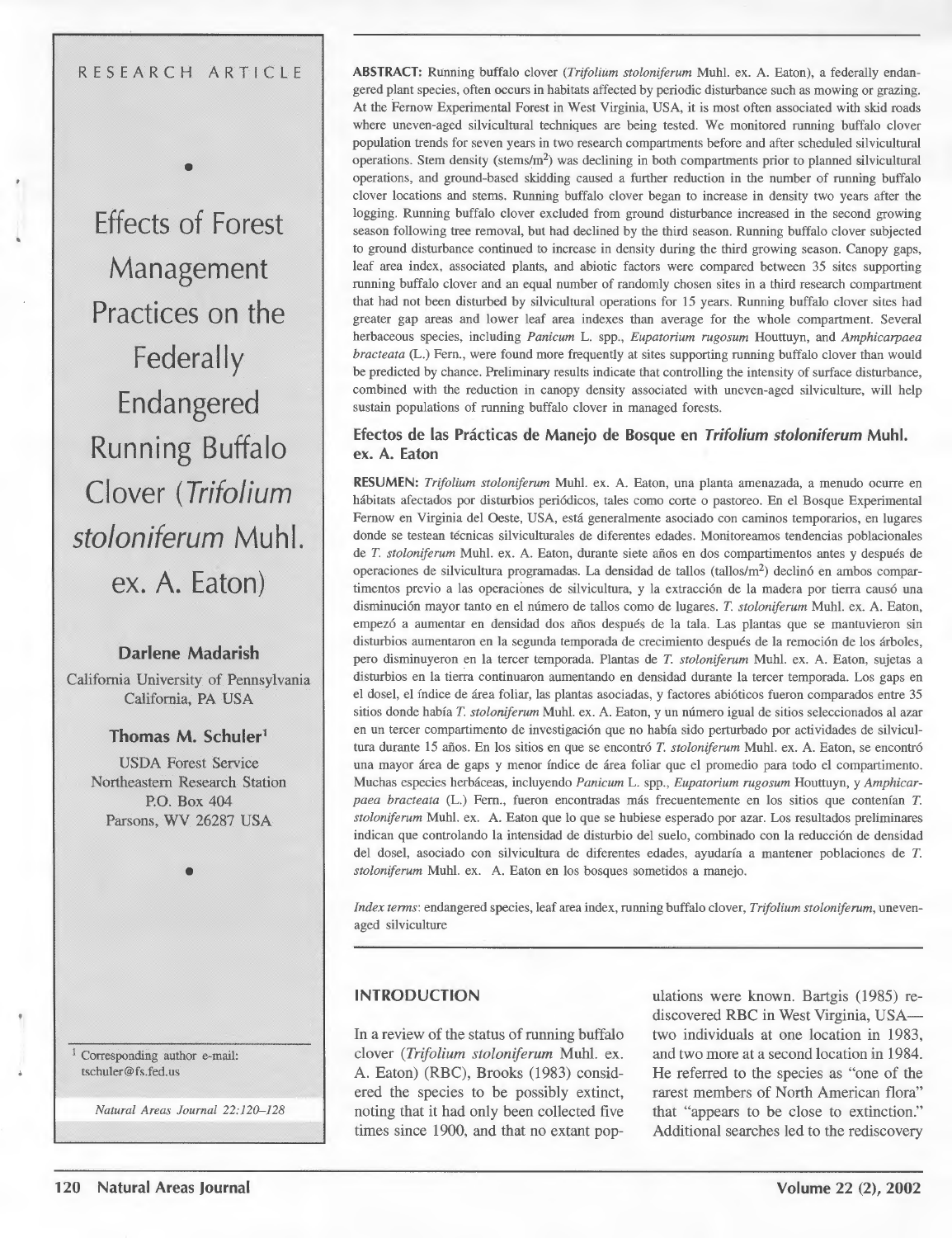of the species in Kentucky (Campbell et al. 1988), Ohio (Cusick 1989), Indiana (Homoya et al. 1989), and Missouri (Rowan 1994). The historical range also included Arkansas (Harmon et al. 1990), Illinois (Hickey et al. 1991), Kansas (Harmon et al. 1990, Hickey et al. 1991), and possibly Pennsylvania and New York (Brooks 1983). This species was listed as federally endangered in 1987 (Jacobs 1987).

Heightened awareness of RBC brought about by its federal status has resulted in increased efforts to locate additional occurrences. In 1989, the RBC Recovery Plan acknowledged only 13 element occurrences (EOs) (Bartgis 1989). As of March 1993, about 72 EOs had been located. Additional large populations have been found since then, bringing the total number of known RBC occurrences to 104 (Harmon 1996). The increase in the number of known RBC sites is encouraging, but the biological and environmental factors that significantly influence long-term population dynamics of this species-a key component to recovery and sustainability-are still unknown.

Running buffalo clover is most often found in mesic woodlands where there is a pattern of moderate periodic disturbance for a prolonged period. Disturbed habitats where RBC has been found include floodplains, stream banks, grazed woodlots, mowed paths and wildlife openings, old logging roads, and skidder trails used in logging operations (Harmon 1996). Some have speculated that RBC habitat and dispersal may have once been associated with eastern bison *(Bison bison* L.) activity and seasonal movements (Bartgis 1985, Campbell et al. 1988).

We undertook this study after discovering RBC on the Fernow Experimental Forest (hereafter, Fernow E.F.), West Virginia, in 1993. RBC presence on Fernow E.F. was observed to be in conjunction with soils derived from limestone parent material in areas used for long-term silvicultural studies evaluating uneven-aged forest management. In addition, we found the vast majority of all RBC occurrences on or immediately adjacent  $(< 1 \text{ m})$  to skid roads within these research areas. Skid roads in these compartments are not surfaced and are only used about once per decade for one to several weeks to skid logs to forest access roads. Consequently, our primary hypothesis was that disturbances associated with uneven-aged forest management practices, specifically within the skidder road environment, were beneficial to sustaining local populations of RBC. In this paper, we describe population dynamics prior to and following logging operations. We also evaluate canopy characteristics, associated vegetation, and abiotic environmental factors in an area that supports abundant RBC occurrences, but which has been relatively undisturbed for 15 years.

# **METHODS**

# **Study Site**

Fernow Experimental Forest (N 39.03°, W 79.67°) is located in north-central West Virginia, in the Allegheny Mountains Section of the Central Appalachian Broadleaf Forest (McNab and Avers 1994). The land type association (LTA) containing Fernow E.F. has been designated as the Allegheny Front Sideslopes LTA (DeMeo et al. 1995), and the vegetation is classified as mixed mesophytic (Braun 1950). Characteristic overstory species include, but are not limited to, northern red oak *(Quercus rubra*  L.), sugar maple *(Acer saccharum* Marsh.), yellow-poplar *(Liriodendron tulipifera* L.), and red maple *(A. rubrum* L.) (Schuler and Gillespie 2000). The topography is mountainous; elevations range from 534 to 1113 m above sea level. Mean annual precipitation is approximately 143 em and is distributed evenly throughout the year (Pan et al. 1997). The growing season is approximately from May through October with an average frost-free period of 145 days. Soils on Fernow E.F. are primarily derived from acidic shales and sandstones, but there is a narrow exposure of limestone outcrops as well. Soils are classified as the Calvin (Typic Dystrochrepts) and Belmont (Typic Normudalfs) series, with only the Belmont soils exhibiting traits common to soils derived from limestone parent material (Losche and Beveridge 1967). RBC is currently known to occur in seven research compartments on Fernow E.F., all of which contain limestone outcrops (Figure 1).

The Elklick watershed (which later became Fernow E.F.) was initially logged between 1903 and 1911 during the railroad-logging era (Fansler 1962, Trimble 1977, Schuler and Fajvan 1999). During this period, some trees were left uncut due to insufficient size, poor form, or species undesirability (Schuler and Fajvan 1999). Since 1915, when the federal government purchased the land, fire has been excluded and grazing discontinued. Chestnut blight *(Cryphonectria parasitica* [Murr.] Barr) resulted in a 25% reduction in the volume of standing timber on Fernow E.F. during the 1930s (Weitzman 1949).

We report our findings from research compartments 8C-D, 9A-B, and 20A (Figure 1). Silvicultural treatments in compartment 8 represent a gradient of management intensity and include a commercial clearcut, diameter-limit harvesting, single-tree selection (8C-D), and an uncut area. In compartment 8, only the single-tree selection subcompartments (8C-D) currently have RBC occurrences. Both subcompartments, each 2 ha in size. were harvested at 10 year intervals following the growing seasons from 1948 to 1998. Subcompartment 8D was also harvested in 1963. Skidder trails in 8C-D also were used occasionally to remove timber from other nearby compartments, probably not exceeding one additional use per decade, although the frequency of such usage was not recorded. The silvicultural guidelines for 8C include (1) a Q factor of 1.3 (Q factors define the change in stem density across consecutive diameter classes and are often used in uneven-aged management to specify stand structure goals, e.g., each consecutively smaller 5-cm diameter class contains 1.3 times more stems than the preceding class for the range of 80 cm-30 em dbh) (Smith et al. 1997), (2) a maximum dbh of 81.3 em, and (3) a residual basal area following each harvest of  $14.9 \text{ m}^2$  ha<sup>-1</sup> for trees greater than 27.9 em dbh. Compartment 8D differs only slightly in that the residual basal area following each harvest was targeted at  $19.5 \text{ m}^2 \text{ ha}^{-1}$  for trees greater than 12.7 em dbh.

Compartment 20A (10.2 ha) also has been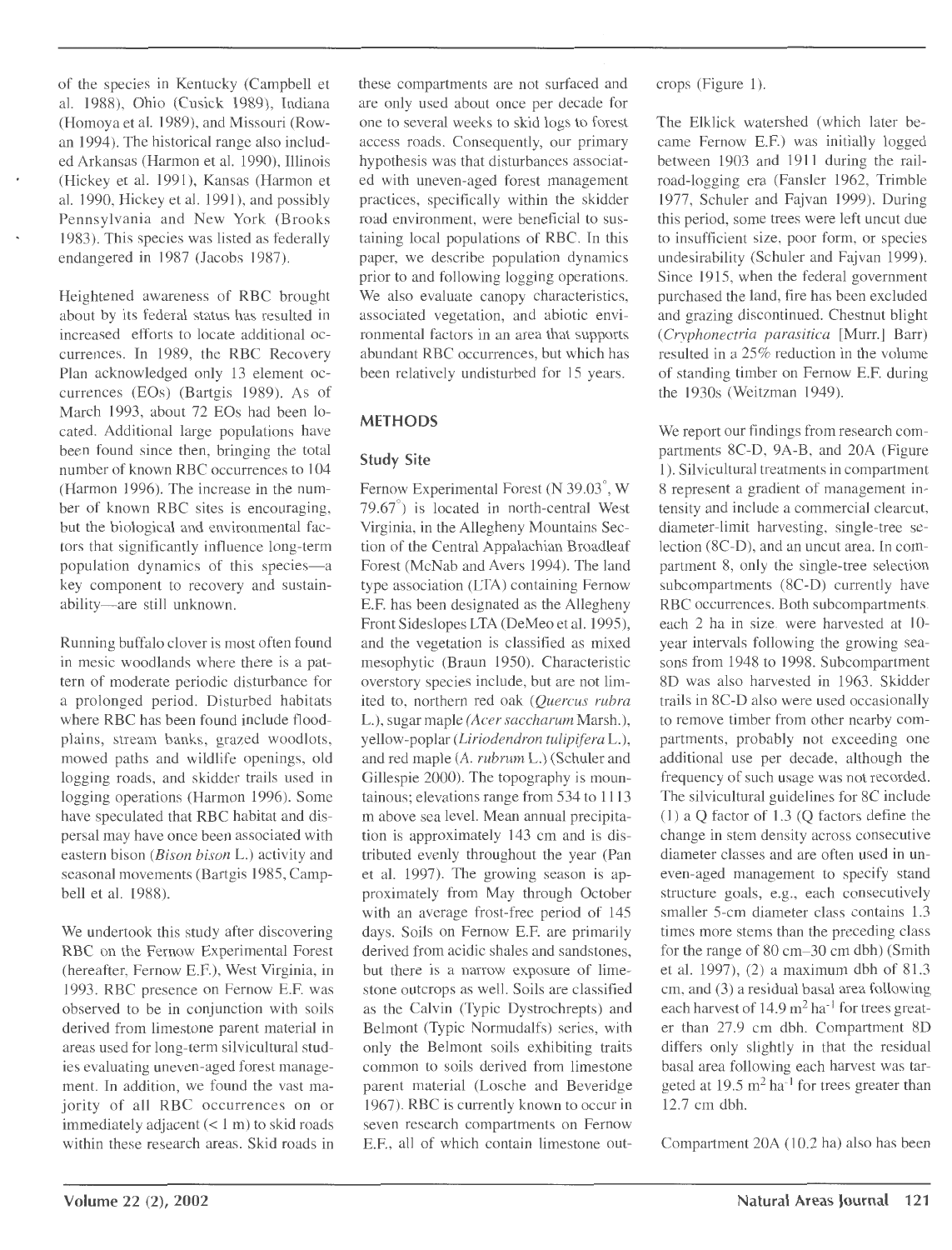

Figure 1. Location of Fernow Experimental Forest, in the Central Appalachian Mountains of West Virginia, and of research compartments where running buffalo clover has been found. In this study, we refer to running buffalo clover in compartments 8, 9, and 20, which have been managed with partial harvesting practices since about 1950.

managed using single-tree selection with essentially the same criteria as used for 8C. Harvests followed the growing seasons of 1951, 1967, 1972, 1977, 1987, and 1997.

Compartments 9A (21.6 ha) and 9B (32.7 ha) were silviculturally treated using a diameter-limit system that removed trees 43 em and larger; harvests were conducted in 1955, 1970, and 1985. Following harvests, mean residual basal areas were 18.2  $m<sup>2</sup>$  ha<sup>-1</sup> in 9A and 15.8 m<sup>2</sup> ha<sup>-1</sup> in 9B for trees with a dbh  $> 12.7$  cm.

#### Data Collection

In 1994, we established permanent  $1-m^2$ circular plots for annual monitoring ofRBC occurrences in compartments 8C-D and 20A. To ensure that the plot centers could be relocated following disturbance of the roadbed (1998 and 1997 in compartments 8 and 20, respectively), we placed steelreinforcing rods (to identify plot centers) in protected areas outside the roadbed. Twenty-one plots were located in 8C-D and an equal number in 20A. Twelve of the RBC monitoring plots in 20A and eight in 8C-D were protected from ground disturbance caused by skidder traffic by rerouting of the skid roads around the RBC plots.

We have performed stem and flower counts annually since 1994. Monitoring is done using a circular copper pipe that encloses an area equal to  $1 \text{ m}^2$ . Three rods, bolted through the pipe, are centrally welded to a metal washer that fits over the reinforcing rods used to mark the plot centers. In this way, the plots were delineated into  $1-m^2$ areas and subdivided into three smaller units with convenient starting and stopping points for counting the stems and flowers. Rooted crowns, composed of multiple stems originating from one root bundle, have been included in the yearly count since 1998.

We began intensive monitoring in compartments 9A-B in 1998. Within this compartment, all RBC rooted crowns and flowers were counted. Pin flags were used to mark the locations of each rooted crown. Thirty-three locations with RBC were identified in 1998, and two additional locations were found in 1999. In 1999, 35 points within compartment 9A-B were randomly selected from a grid. We compared canopy characteristics in the random locations to those in the RBC plot locations using Li-Cor® LAI-2000 instruments. Light-detecting sensors were fitted with 90° restrictor caps, which are recommended by the manufacturer in situations where canopy gaps are likely to occur (we expected them on skid roads). Readings were taken in the morning and evening to reduce the incidence of reflected light, and care was taken so that the sun did not shine directly on the sensor. Because 90° restrictor caps were used, measurements were taken in each of the four cardinal compass directions to achieve complete directional coverage. Only one direction was metered during each outing, and the reference sensor, located in a nearby field, was pointed in the same direction. For each point, readings were taken at a height of 1 m (generally above surrounding herbaceous vegetation) and at 15 em (approximating the height of RBC, which can receive some shade from tall herbs).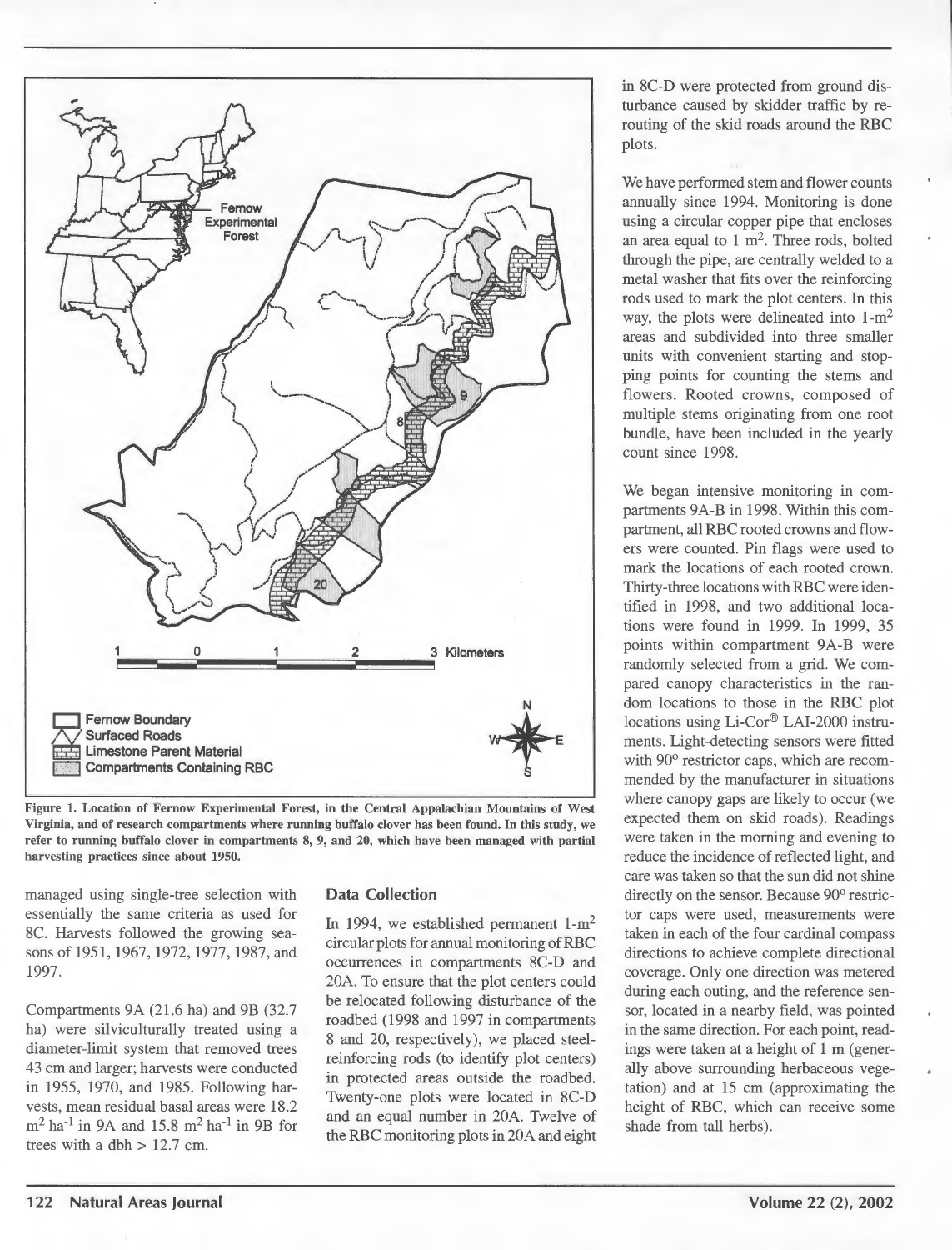Annual monitoring at RBC locations in compartments 8, 20, and 9 also included visual estimates of ground cover by associated plants, as well as the height and identification of the tallest species  $< 2.54$ em dbh within the plot, with identification and nomenclature following Gleason and Cronquist (1991). Percent cover of rock and coarse woody debris  $( \geq 10 \text{ cm} )$  basal diameter), were all estimated for each plot. All estimates were made to the nearest 5% by comparing coverage for each species or parameter with percent coverage charts (Munsell® Soil Color Charts, GretagMacbeth™, New Windsor, NY). Plant species individually comprising < 5% cover were grouped as "other-herbaceous" or "otherwoody," and if the tallest species of the plot fell into one of these categories, a note identifying the species was recorded. Species > 2.54 em dbh growing over the plot but originating from outside the plot were also noted.

### Data Analysis

We initially evaluated population trends using repeated measures analysis of variance. However, sphericity tests indicated the covariance structure of the repeated measurements was such that the probabilities from the univariate F tests were not correct (Huynh and Feldt 1970). Rather than adjusting the associated degrees of freedom for the univariate F-tests (Greenhouse and Geisser 1959, Huynh and Feldt 1970), we changed our approach to multivariate repeated-measures analysis using SAS® software. The multivariate approach does not require sphericity and can test for within- and between-subject effects, and also an interaction term (Neter et al. 1990). In compartment 9, where we assessed canopy characteristics and understory vegetation, canopy comparisons were made between RBC and random points using independent *t*-tests ( $P = 0.05$ ), and chisquare analysis ( $P = 0.05$ ) was used to compare occurrence frequencies of associated vegetation (Zar 1999).

It should be stressed that the portion of this work that assesses logging impact refers to a particular set of plants, in a particular location, affected by a particular disturbance. Because we were not able to select a number of sites and randomly assign treatments to those locations, our results do not necessarily represent the usual effect over a large number of occurrences. This is one of the statistical challenges of environmental impact assessment as discussed by Hurlbert (1984) and Stewart-Oaten et al. (1986). In contrast, our canopy analysis did use randomly assigned locations and was well replicated. As such, these results are more generally applicable to other sites.

#### RESULTS

#### Population Trends

There were highly significant changes in RBC mean stem densities across time for both compartments  $(F_{6, 14} = 6.14,$  $P = 0.0025_{[8C-D]}$  and  $F_{6,14} = 12.48$ ,  $P < 0.0001_{[20\text{A}]}$  (Figure 2). The maximum number of RBC stems in 8C-D was observed in 1995, seven years after the previous harvest. Mean stem density per plot declined each year after the peak,



Figure 2. Mean number of RBC stems per plot  $(m^2)$  in compartments 8C-D and 20A of Fernow Experimental Forest, West Virginia. Each bar  $(\pm 1 \text{ SE})$  represents the mean stem density stratified according to planned disturbance level.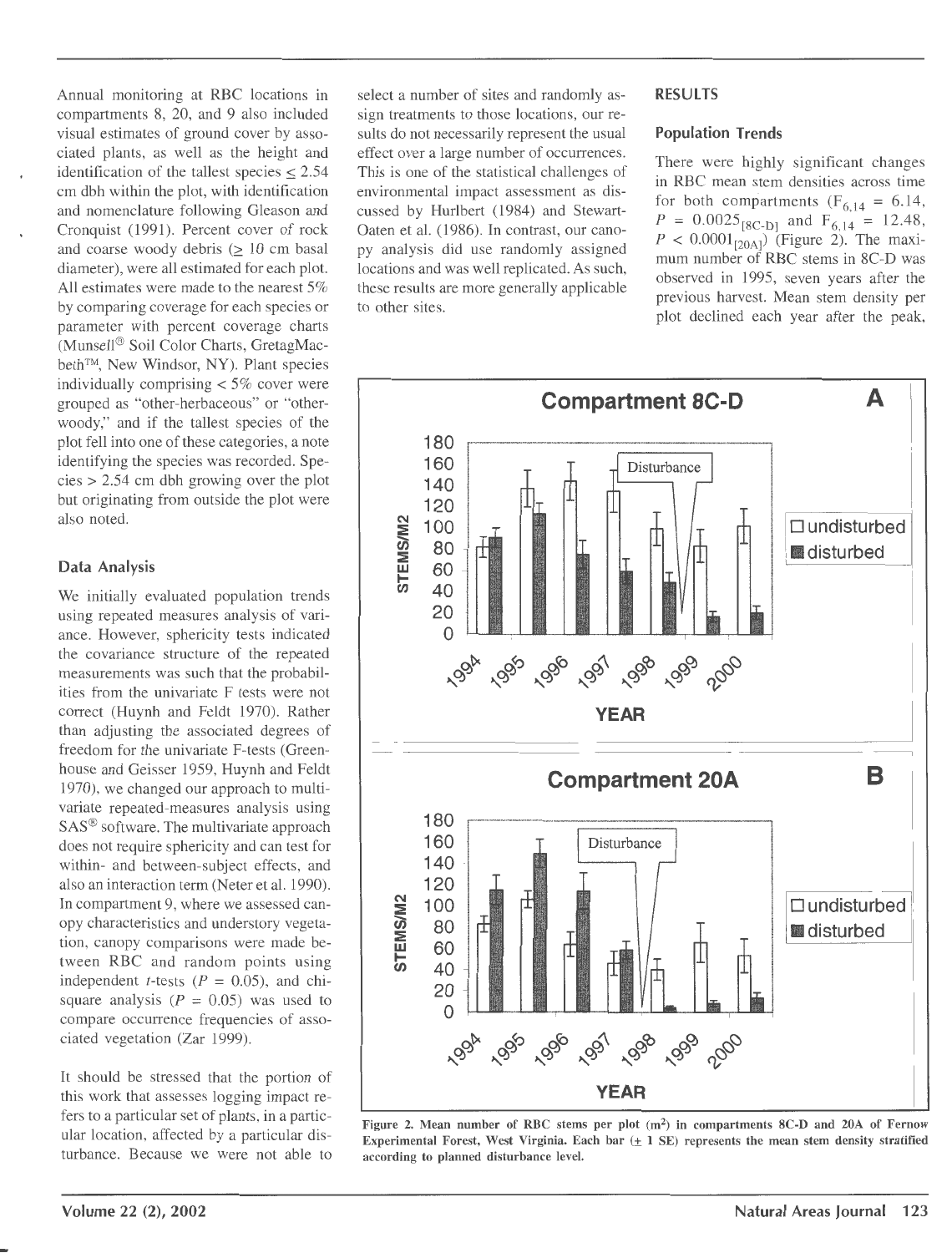and cubic  $(F_{1,19} = 29.05, P < 0.0001)$ changes in stems across time, indicating a curvilinear response (Figure 2A). There was also some evidence that the pattern of change across time differed for the two disturbance categories as supported by tests of significance for linear  $(F_1)$ 0.0712) and cubic ( $F_{1,19} = 4.27$ ,  $P =$ 0.0526) interaction terms with disturbance level. In 20A there were highly significant  $(F<sub>1, 19</sub> = 17.80, P = 0.0005)$  changes in stems across time, indicative of both a maximum and minimum, as is suggested graphically (Figure 2B). There was strong evidence that the temporal change in RBC stem densities differed by disturbance category, as indicated by a highly significant cubic interaction term with disturbance stem density peaked in 1995 in 20A then declined through 1998. Similar to the trend in 8C-D, there was an increase in mean stem density in 1999, two years after logging activity. In 2000, the RBC occurrences subjected to skidder traffic continued to increase, whereas the RBC not affected by ground disturbance declined slightly.

# Leaf Area and Canopy Characteristics

The RBC sites consistently exhibited lower leaf area index (LAI) and higher percentage of open sky than the randomly selected points within the same management unit (Tables 1 and 2). LAI differences between RBC and random points were most prominent to the south and west when the light measurements were stratified by cardinal direction (Table 1). The angle of light, as measured by the concentric light sensors, showed the most contrast between **ALL DIRECTIONS** point types in the upper rings (rings  $1-3$ , or light from an angle of  $0^{\circ}$ -38°) (Table 1). As expected, LAI was somewhat greater and percent open sky somewhat less when estimated from 15 cm than when estimated from 1 m due to shading by tall herbs; however, the overall differences were not significant ( $t = -0.7631$ , df = 68, P = 0.4480  $_{\text{ILAI}}$ ;  $t = 0.4303$ , df = 68, P =

through 1999; however, in 2000 (two years<br>after logging), the number of stems began<br>to increase. In 8C-D there were highly<br>to increase. In 8C-D there were highly<br>to increase. In 8C-D there were highly<br>to selected points ( 5 measures light closer to the horizon (54–68°). Measurements are averages of RBC points (n=35) significant linear (F<sub>1,19</sub> = 8.81, P = 0.0079) and random points (n=35) in the same management unit (9A-B). Aspects of the sampled points range from northwest to southwest (\* indicates difference significant at  $P < 0.05$  and \*\*  $P < 0.01$ ).

| changes in stems across thrie, murcating a                                              |                   |                    |                |           |                    |                |        |
|-----------------------------------------------------------------------------------------|-------------------|--------------------|----------------|-----------|--------------------|----------------|--------|
| curvilinear response (Figure 2A). There<br>was also some evidence that the pattern of   | <b>NORTH</b>      | 15 cm Height       |                |           | 1 m Height         |                |        |
| change across time differed for the two<br>disturbance categories as supported by tests | $\mathbf{Ring}$ # | <b>RBC</b><br>Mean | Random<br>Mean |           | <b>RBC</b><br>Mean | Random<br>Mean |        |
| of significance for linear ( $F_{1,19}$ = 3.65, P =                                     |                   | 7.3                | 8.2            | 0.0639    | 7.4                | 8.1            | 0.1248 |
| 0.0712) and cubic $(F_{1,19} = 4.27, P =$                                               |                   | 6.9                | 7.6            | 0.1248    | 6.9                | 7.5            | 0.2400 |
| 0.0526) interaction terms with disturbance                                              |                   | 6.4                | 7.2            | $0.0376*$ | 6.3                | 7.0            | 0.1056 |
| level. In 20A there were highly significant                                             | 4                 | 5.3                | 5.9            | $0.0451*$ | 5.2                | 5.7            | 0.0935 |
| linear (F <sub>1,19</sub> = 12.25, $P = 0.0024$ ), cubic                                |                   | 3.6                | 4.0            | 0.1036    | 3.5                | 3.9            | 0.1022 |
| $(F_{1,19} = 20.97, P = 0.0002)$ , and quartic                                          | All               | 4.9                | 5.4            | $0.0439*$ | 4.8                | 5.3            | 0.0851 |

| $(F1,19 = 17.80, P = 0.0005)$ changes in                                          | <b>EAST</b>       |                    |                |           |                    |                       |        |
|-----------------------------------------------------------------------------------|-------------------|--------------------|----------------|-----------|--------------------|-----------------------|--------|
| stems across time, indicative of both a                                           |                   | 15 cm Height       |                |           | 1 m Height         |                       |        |
| maximum and minimum, as is suggested<br>graphically (Figure 2B). There was strong | $\mathbf{Ring}$ # | <b>RBC</b><br>Mean | Random<br>Mean |           | <b>RBC</b><br>Mean | Random<br><b>Mean</b> |        |
| evidence that the temporal change in RBC                                          |                   | 7.4                | 7.9            | 0.4581    | 7.3                | 7.7                   | 0.3701 |
| stem densities differed by disturbance cat-                                       |                   | 7.3                | 7.9            | 0.1849    | 7.0                | 7.6                   | 0.2182 |
| egory, as indicated by a highly significant                                       |                   | 6.8                | 7.6            | $0.0446*$ | 6.5                | 7.2                   | 0.0895 |
| cubic interaction term with disturbance                                           | 4                 | 6.2                | 6.5            | 0.3953    | 5.8                | 6.3                   | 0.1286 |
| level $(F_{1,19} = 8.30, P = 0.0096)$ . Mean                                      |                   | 3.9                | 3.9            | 0.7906    | 3.8                | 3.9                   | 0.5064 |
| stem density peaked in 1995 in 20A then.                                          | All               | 5.3                | 5.6            | 0.2512    | 5.1                | 5.5                   | 0.1419 |

| <b>SOUTH</b> |                    |                |            |                    |                |            |
|--------------|--------------------|----------------|------------|--------------------|----------------|------------|
| 15 cm Height |                    |                |            | 1 m Height         |                |            |
| Ring#        | <b>RBC</b><br>Mean | Random<br>Mean |            | <b>RBC</b><br>Mean | Random<br>Mean |            |
|              | 6.2                | 7.4            | $0.0084**$ | 6.3                | 7.3            | $0.0241*$  |
| 2            | 5.7                | 7.5            | $0.0004**$ | 5.6                | 7.5            | $0.0003**$ |
| 3            | 6.1                | 7.1            | $0.0128*$  | 5.9                | 7.0            | $0.0100*$  |
| 4            | 5.6                | 5.9            | 0.3611     | 5.5                | 5.7            | 0.4462     |
| 5            | 3.9                | 4.0            | 0.4026     | 3.8                | 3.9            | 0.2901     |
| A 11         | 49                 | 53             | 0.0528     | 48                 | 53             | 0.0510     |

|                | 15 cm Height       |                |            | 1 m Height         |                |            |  |
|----------------|--------------------|----------------|------------|--------------------|----------------|------------|--|
| Ring#          | <b>RBC</b><br>Mean | Random<br>Mean | P          | <b>RBC</b><br>Mean | Random<br>Mean | P          |  |
|                | 7.3                | 8.3            | $0.0487*$  | 7.3                | 8.0            | 0.1680     |  |
| $\overline{2}$ | 6.6                | 8.4            | $0.0002**$ | 6.6                | 8.1            | $0.0010**$ |  |
| 3              | 6.3                | 7.3            | $0.0087**$ | 6.1                | 7.2            | $0.0030**$ |  |
| 4              | 5.3                | 5.9            | $0.0191*$  | 5.1                | 5.8            | $0.0084**$ |  |
| 5              | 3.5                | 3.8            | $0.0293*$  | 3.4                | 3.7            | $0.0237*$  |  |
| All            | 4.8                | 5.4            | $0.0016**$ | 4.7                | 5.3            | $0.0017**$ |  |

| 15 cm Height          |                    |                | 1 m Height       |                    |                |            |
|-----------------------|--------------------|----------------|------------------|--------------------|----------------|------------|
| $\mathrm{Ring}\,\,\#$ | <b>RBC</b><br>Mean | Random<br>Mean | $\boldsymbol{p}$ | <b>RBC</b><br>Mean | Random<br>Mean | P          |
|                       | 7.0                | 7.9            | $0.0180*$        | 7.1                | 7.8            | $0.0472*$  |
| 2                     | 6.6                | 7.8            | $0.0001**$       | 6.5                | 7.7            | $0.0005**$ |
| 3                     | 6.4                | 7.3            | $0.0005**$       | 6.2                | 7.1            | $0.0014**$ |
| 4                     | 5.6                | 6.0            | $0.0282*$        | 5.4                | 5.9            | $0.0204*$  |
| 5                     | 3.7                | 3.9            | 0.0633           | 3.6                | 3.8            | $0.0347*$  |
| Аll                   | 5.0                | 5.5            | $0.0036**$       | 4.8                | 5.3            | $0.0047**$ |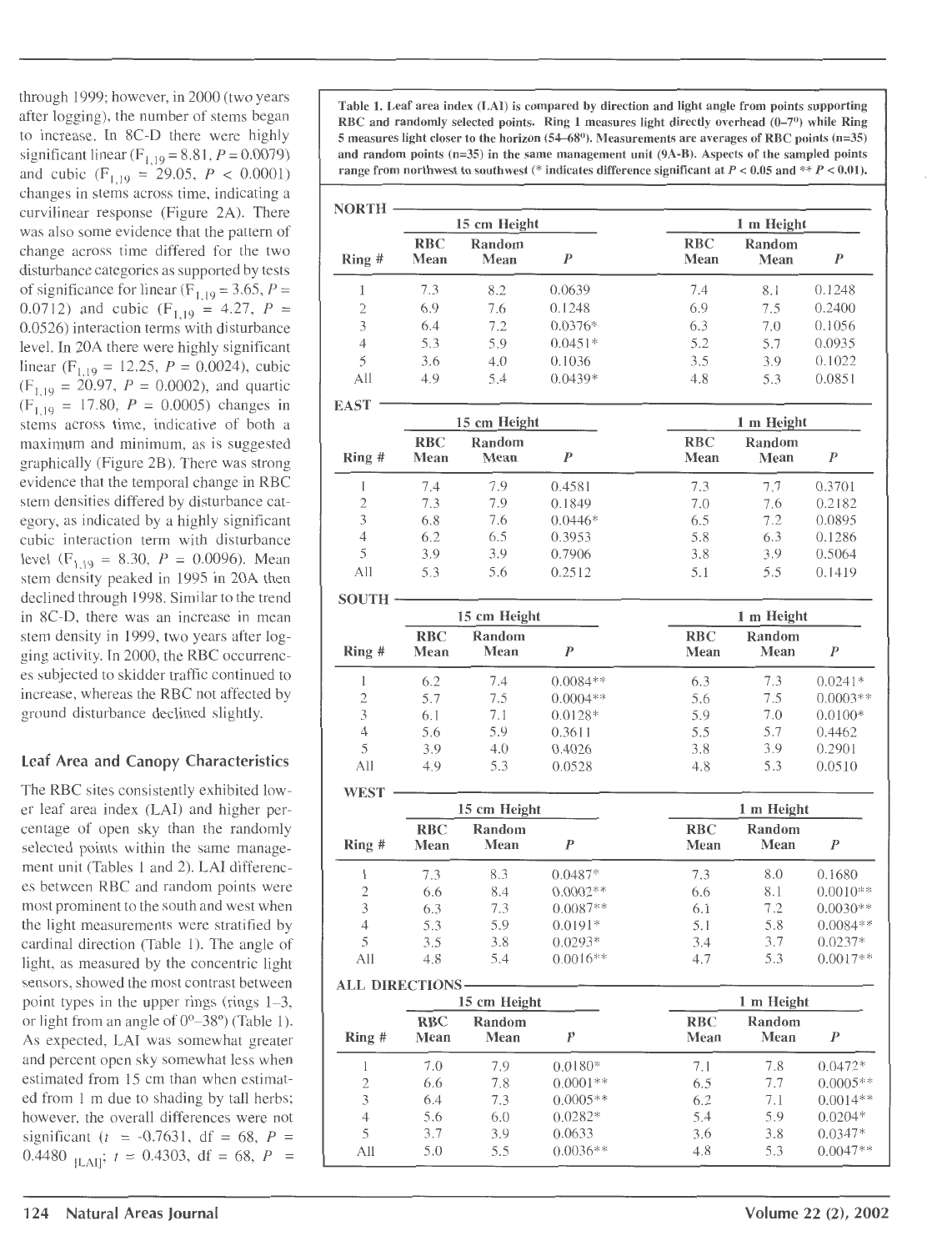Table 2. The gap area(% of open sky) is compared by direction from points supporting RBC and from randomly selected points. Measurements are averages of RBC points (n=35) and random points (n=35) in the same management unit (9A-B). Aspects of the sampled points range from northwest to southwest (\* indicates difference significant at  $P \le 0.05$  and \*\* indicates  $P \le 0.01$ ).

|                              |                              | 15 cm height             |           |                              | 1 m height               |           |  |
|------------------------------|------------------------------|--------------------------|-----------|------------------------------|--------------------------|-----------|--|
| Cardinal<br><b>Direction</b> | <b>RBC</b><br>Mean<br>$($ %) | Random<br>Mean<br>$($ %) | P         | <b>RBC</b><br>Mean<br>$($ %) | Random<br>Mean<br>$($ %) | P         |  |
| North                        | 3.7                          | 1.9                      | 0.2679    | 4.4                          | 2.3                      | 0.3342    |  |
| East                         | 3.0                          | 1.4                      | 0.1901    | 3.8                          | 1.7                      | 0.1871    |  |
| South                        | 4.0                          | 1.8                      | $0.0119*$ | 4.5                          | 1.9                      | $0.0157*$ |  |
| West                         | 3.0                          | 1.4                      | $0.0195*$ | 3.2                          | 1.5                      | $0.0243*$ |  |
| All directions               | 3.4                          | 1.6                      | $0.0281*$ | 4.0                          | 1.9                      | $0.0500*$ |  |

 $0.6683$ <sub>IGAPI</sub>). There were five random points that occurred on skid roads, and the average LAI at 1 m for these points was 5.43, which is even greater than the random point mean LAI (Table 1). The random points that fell on skid roads had an average  $3.4\%$  open sky at 1 m, which is less than the RBC percent open sky. These results point to light as a critical limiting factor for RBC viability in forested environments.

### Associated Vegetation

The comparison of percent coverage of other plant species, rock, coarse woody debris (CWD), and open ground recorded at RBC points and random points appears in Table 3. Hog peanut *(Amphicarpaea bracteata* [L.] Fern.), white snakeroot *(Eupatorium rugosum* Houttuyn), and sedge *(Carex* L. spp.) were significantly more abundant at RBC points. Grasses, especially *Panicum* L. spp., were also noted as significant associates of RBC. Japanese stilt grass *(Microstegium vimineum* [Trin.] Camus), an invasive grass native to Asia, was identified at one plot in compartment 9 but represented less than 5% of the cover at that location and was not found elsewhere within the compartments used for this research. Ferns were not significantly different at RBC and random sites, but differences may have been obscured by an insufficient sample size to account for the variability encountered with this group of species. Species encountered were glade fern *(Athyrium pycnocarpon* [Sprengel]

Tidestrom), Christmas fern *(Polystichum acrostichoides* [Michx.] Schott), broad fern *(Thelypteris hexagonoptera* [Michx.] Weatherby), and New York fern *(Thelypteris noveboracensis* [L.] Nieuwl.). Height of the tallest herbaceous layer plants was significantly greater at the RBC points  $(t =$ 3.345, df =  $68$ ,  $P = 0.0013$ ). White snakeroot, grass, wood nettle *(Laportea canadensis* [L.] Wedd.), and blackberry *(Ru-* *bus* L. spp.) were most frequently the tallest taxa with a mean of 51.4 em. The tallest herbaceous layer plants at the random points was commonly a woody species such as red maple, striped maple *(Acer pensylvanicum* L.), rhododendron *(Rhododendron maximum* L.), or greenbrier *(Smilax* L. sp.) with a mean of 33.3 em. Other herbaceous plants that occurred at the random sites but not at the RBC sites included black cohosh *(Cimicifuga racemosa* [L.] Nutt.), honewort *(Cryptotaenia canadensis* [L.] DC), enchanter's nightshade *(Circaea* L. sp.), and bellwort *(Uvularia* L. sp.). The amount of CWD and cobble- to boulder-sized rock was significantly greater in random plots. The amount of ground not covered by rock, woody debris, or living vegetation also was greater in the random plots, but the difference was not significant (Table 3).

Woody species greater than 2.54 em dbh that either were in the plot or extending over the plot were also noted if present, but the numbers of stems were not quantified. Accordingly, chi-square tests indicated bitternut hickory ( *Carya cordiformis* 

Table 3. Percent coverage of the most common vegetation (in at least one category) and physical characteristics at sample points with running buffalo clover  $(n = 35)$  and an equal number of randomly selected points in the same management unit (9A-B) (\* indicates difference significant at  $P < 0.05$  and \*\* indicates significant at  $P < 0.01$ ).

|                                                       | <b>RBC</b><br>Point | Random<br>Point |                  |
|-------------------------------------------------------|---------------------|-----------------|------------------|
| Parameter                                             | Mean<br>$(\%)$      | Mean<br>$(\%)$  | $\boldsymbol{P}$ |
| asters ( <i>Aster</i> L.sp.)                          | 0.657               | 0.286           | 0.5650           |
| blackberry (Rubus L. spp.)                            | 0.286               | 0.857           | 0.3100           |
| clearweed (Pilea pumila [L.] A. Gray)                 | 0.571               | 0.714           | 0.8659           |
| fern spp.                                             | 0.714               | 2.429           | 0.1651           |
| grass spp.                                            | 7.37                | 0.57            | $0.000245**$     |
| hog-peanut (Amphicarpaea bracteata [L.] Fern.)        | 2.51                | $\bigcap$       | $0.004**$        |
| sedges ( <i>Carex L. spp.</i> )                       | 3.74                | 0.29            | $0.0387*$        |
| violets ( <i>Viola L. spp.</i> )                      | 1.426               | 1.143           | 0.7338           |
| white snakeroot ( <i>Eupatorium rugosum</i> Houttuyn) | 2.77                | 0.286           | $0.00122**$      |
| wood nettle (Laportea canadensis [L.] Wedd.)          | 7.657               | 6.429           | 0.6567           |
| wood sorrel ( <i>Oxalis</i> L. sp.)                   | 0.143               | 0.286           | 0.6561           |
| coarse woody debris                                   | 0.714               | 2.571           | $0.034*$         |
| rock                                                  | 1.486               | 12.429          | $0.00902**$      |
| open ground                                           | 49.2                | 60.857          | 0.0604           |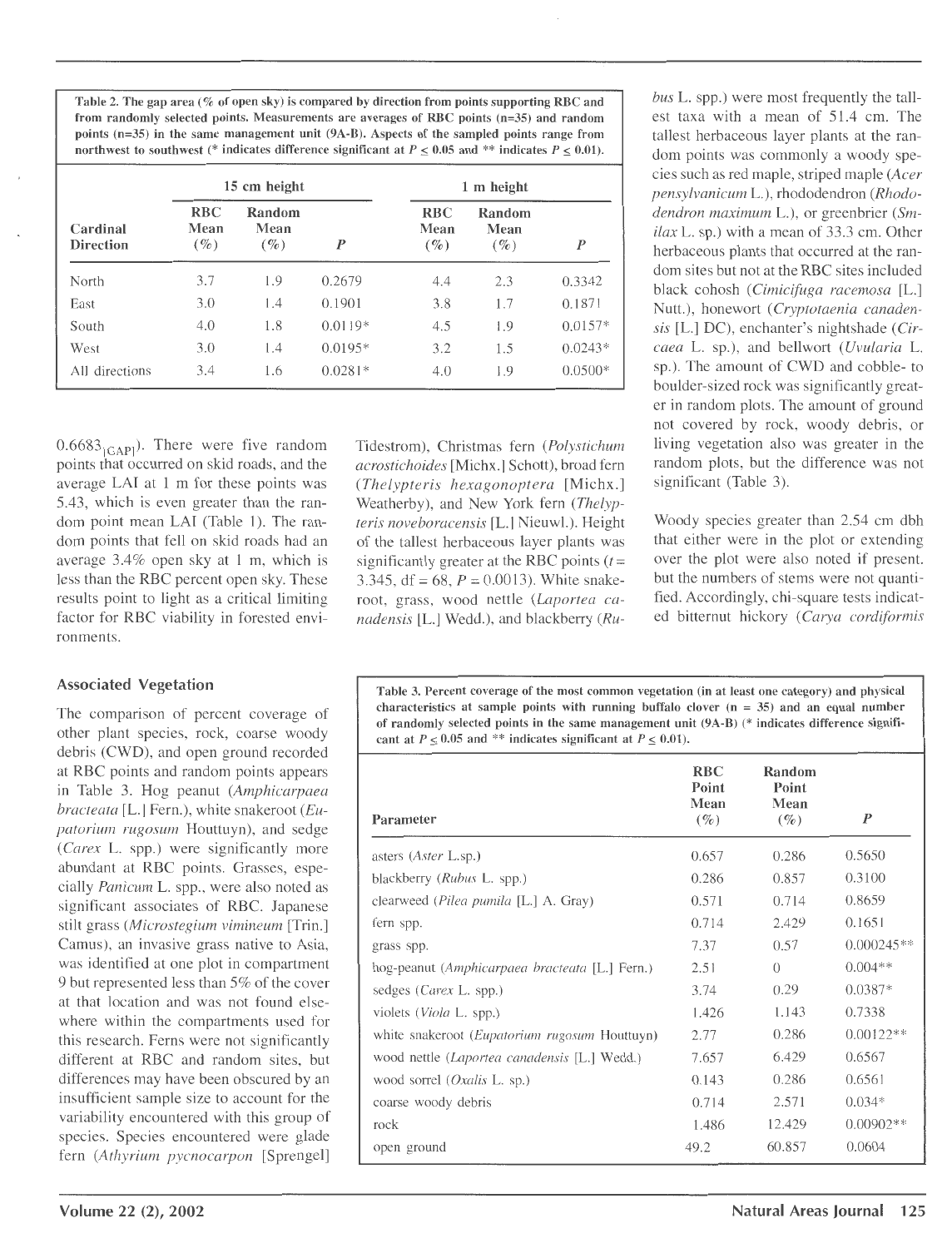[Wangenh.] K. Koch) and yellow-poplar were significantly more frequent at RBC plots ( $\chi^2 = 4.5$ , df = 1, P = 0.03389<sub>[hic]</sub> and  $\chi^2 = 5.1$ , df = 1, P = 0.02364<sub>[pop]</sub>) whereas red maple, chestnut oak *(Quercus prinus*  L.), and hemlock *(Tsuga canadensis* [L.] Carrière) were present less frequently  $(\chi^2)$  $= 7.0, df = 1, P = 0.0082_{[map]}; \chi^2 = 4.0, df$  $= 1, P = 0.0455_{\text{[oak]}}; \chi^2 = 4.0, \text{df} = 1, P =$  $0.0455$ <sub>[hem]</sub>).

### **DISCUSSION**

The first growing season after logging, we found that many of the plots disturbed by skidding were nearly devoid of vegetation. In compartments 8C-D, 7 of the 13 plots intentionally disturbed by skidding contained no RBC, or other vegetation, in June following dormant-season logging. In 20A, 9 of the 12 plots affected by skidder activity did not contain RBC at the start of the first growing season after dormant-season harvesting. In most cases, all pre-logging vegetation had either been incidentally destroyed or displaced by logging equipment. Here we refer to such plots as "totally disturbed," while plots that retained any amount of RBC due to incomplete ground disturbance are referred to as "partially disturbed."

In an a posteriori analysis of disturbance plots, we found that almost all of the postlogging RBC recovery in both compartments originated from plots that received only partial surface disturbance and as a result retained some RBC. In compartment 20A, the partially disturbed plots have increased steadily from 51 total stems (1998) to 100 (1999) to 163 (2000), whereas those plots receiving total disturbance declined from 603 to 0 total stems in the year following disturbance and have not recovered. Plots that received no surface disturbance increased initially (365 total stems in 1998 to 582 stems in 1999), but declined in 2000 (483 stems). In 8C-D, the partially disturbed plots increased from 218 total stems in 1999 to 265 in 2000, while those plots receiving total disturbance declined from 193 to 0 in the year following disturbance ( 1999) and increased to a single crown of 3 stems in 2000, apparently from a new germinant. Plots in 8C-D that received no surface disturbance increased from 665 stems in 1999 to 813 in 2000. It is clear that RBC sites that either received no disturbance or were only partially disturbed (i.e., retained existing RBC plants) were virtually the sole source of the increase in RBC stems following disturbance. New RBC sites (from displaced plants or new germinants) outside our original sample locations were not incorporated into our assessment, which perhaps points to a deficiency in our impact assessment design, although they do not yet appear to be a key factor in the RBC response to disturbance.

The degree of surface disturbance within the context of the experimental design was related to the location of the sample point. As may be expected, the partially disturbed plots were mostly along the edge of the road where log-skidding and post-logging mitigation practices had less of an impact. In addition, a few outlying plots on the skidder road network in compartment 8C-D showed evidence of skidder tracks and log removal, but not complete surface disturbance. These plots were within the group not protected from disturbance, but because of their location, they received less intensive disturbance. We questioned, although were not able to assess, whether post-logging road recovery work such as road grading and water bar construction was a factor in the overall level of disturbance. In one case, it was clear that such practices were involved because a water bar was unknowingly built on top of two previously existing RBC occurrences. A review of operational records for compartments 8 and 20 during the last 50 years indicates a variety of conditions during past logging from wet to dry to frozen conditions; however, all of the logging during this time has occurred during the dormant season.

Our results in compartments 8 and 20 indicate RBC population declines were occurring toward the end of a 10-year period free of timber removal. However, it would be premature to conclude that 10-year disturbances are needed to maintain RBC populations. For example, in compartment 9, where we conducted leaf area measurements in anticipation of timber harvesting activities in 2001 and 2002, a declining trend in RBC numbers from 1998 to 2000 was not evident. The last harvesting in compartment 9 occurred during the 1985-86 dormant season, although some roads within this compartment were used in 1994-95 for access into an adjacent research area. In a comparison between roads last used in 1994-95 and 1985-86, both sets of roads had net increases in RBC. This seems to represent population dynamics different from those in compartments 8C-D and 20A, although it is only based on a three-year observation period.

One obvious consequence of logging operations is the change in environmental conditions for understory plants. Our leaf area index data indicate that RBC road sites are less shaded than random sites within the same research area and, possibly, even random sites on the road. Some have speculated that RBC is best suited to sites with 40%-80% shade (Campbell et al. 1988, Cusick 1989). The overall mean LAI of RBC-associated sites, 4.98, represents approximately 83% of the typical maximum projected LAI of 6.00 for temperate deciduous forests (Kramer and Kozlowski 1979). These measurements were conducted 15 years after the last timber removal. Thus, the 15-year cutting cycle and the level of growing stock present for the last 15 years may have roughly followed the desirable levels of shade suggested by Campbell et al. (1988) and Cusick (1989). However, we have observed RBC at other locations on Fernow E.F. growing and flowering in nearly full sunlight within forest openings (ca. 0.15 ha in size). We suspect that in forest openings large enough to establish a new cohort of woody plants or those within the stand initiation stage as defined by Oliver (1981), the persistence of RBC may be limited by vigorously competing vegetation.

RBC may indirectly benefit from a series of infrequent disturbances because competing vegetation is removed. Perhaps most striking in our analysis was the association of RBC with *Panicum* spp. and the lack of grass elsewhere within the compartment. Morris et al. (in press) found RBC presence associated with deertongue *(Panicum clandestinum* L.), a perennial graminoid noted for having significant rhizome development (Hitchcock 1951, Strausbaugh and Core 1978). The rhizomatous trait of deertongue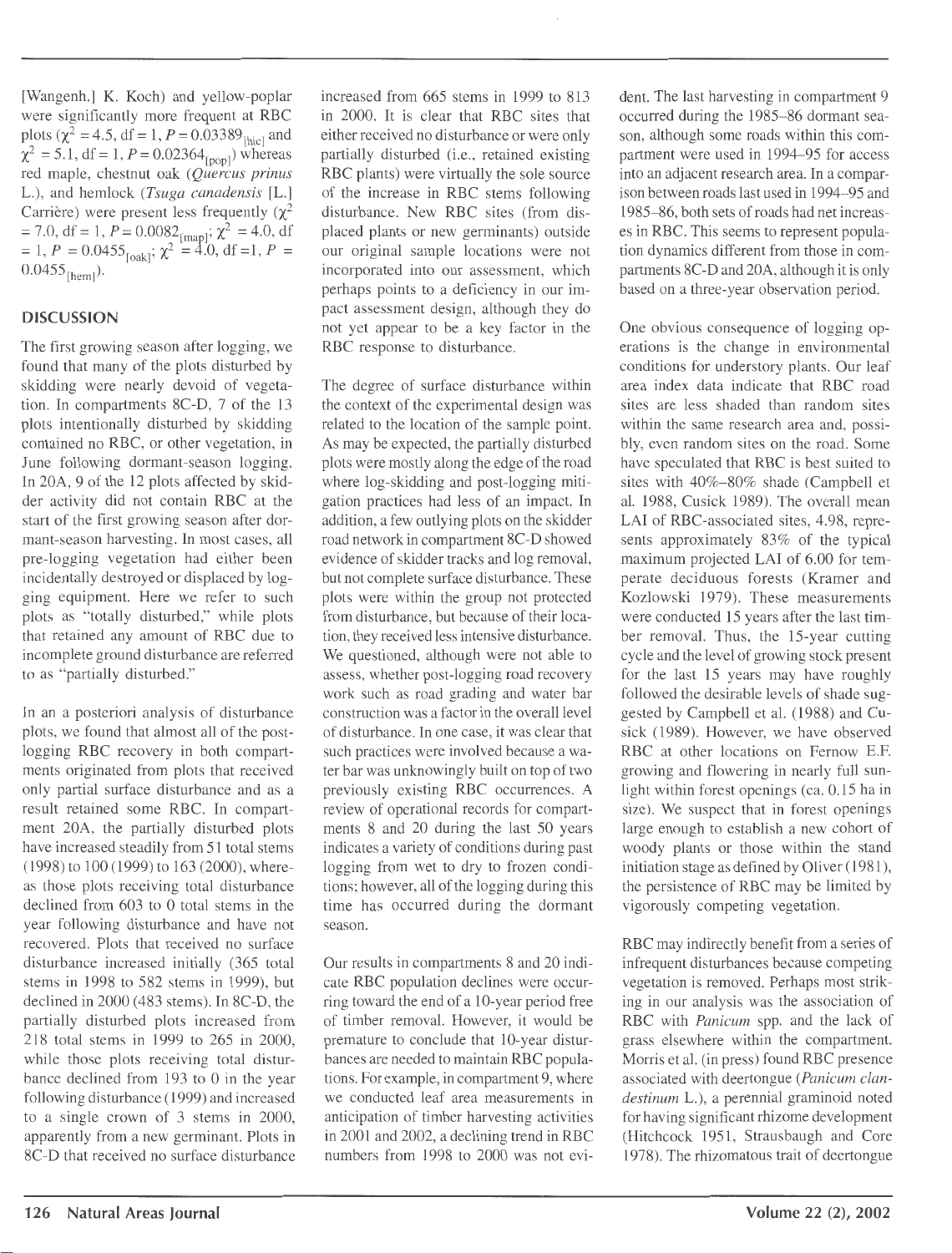is similar in structure and function to the stoloniferous trait of RBC. Rhizomes and stolons may confer similar competitive advantages in colonizing sites that have compacted soil conditions, little surface organic material, or depositional overburden. One report suggests deertongue may be capable of growing through several centimeters of depositional sediment (Hanlon et al. 1998). Deertongue grass is much more common than RBC in the eastern and central United States and is a constituent of balds in the southern Appalachians (Knoepp et al. 1998) and remnant prairies in the central United States (Hitchcock 1951), both of which were historically associated with frequent surface fires (McNab and Avers 1994). The functional relationship between surface fires and RBC habitat suitability is an interesting research question, also posed by the RBC recovery plan (Bartgis 1989) and others (Homoya et al. 1989). The historical role of fire in shaping eastern forest ecosystems has gained much attention, particularly with regard to present day oak regeneration problems (Crow 1988, Abrams 1992) in forests that have had oak constituents for thousands of years (Larabee 1986, Delcourt and Delcourt 1987). In all of the research compartments we utilized in this study, oak species contribute significantly to the makeup of the overstory but are virtually absent in the understory.

Forestry practices and other ground-disturbing operations can lead to the establishment of invasive exotic species, which can displace native species (Williams 1996). Most exotic plant species on Fernow E.F. are currently associated with permanent roads and high-light conditions. However, Japanese stilt grass, a common exotic species in the eastern United States and recently found on Fernow E.F., can tolerate low-light conditions (Winter et al. 1982). This species threatens native understory vegetation and, similar to RBC, is most common in areas that have been disturbed by natural and anthropogenic sources (Redman 1995). Japanese stilt grass was found at only 1 of 77 RBC monitoring stations referred to in this paper, but was abundant at a site elsewhere on Fernow E.F. used in 1984 as a concentration point for log removal. This site is characterized by a 0.1-ha canopy gap and compacted soil conditions. Japanese stilt grass has not yet become invasive in the adjoining forest understory, but its interaction with native flora is of considerable interest and will be monitored. Fernow E.F. is somewhat protected from invasive exotics, relative to many other forests in the eastern United States, because it is embedded in a much larger forested landscape. In areas prone to invasive exotics such as fragmented forests, establishing silvicultural techniques for management of RBC may be more problematic. In such cases, ground-disturbing manipulations of extant RBC occurrences may aggravate RBC management issues. In areas with both RBC and Japanese stilt grass, appropriate control measures for Japanese stilt grass (Tu 2000) should be implemented prior to any ground-disturbing operations.

# **CONCLUSIONS**

This study is the first to track the federally endangered running buffalo clover, a species hypothesized to be disturbance-dependent, through common forest management disturbance cycles. Before we began this study, it appeared that RBC populations on Fernow Experimental Forest indirectly benefited from timber harvesting and groundbased skidding. Our results indicated that two years following timber removal, previously declining RBC occurrences began to increase in density. However, we did not expect the initial impact caused by logging operations to result in the elimination of a majority of RBC sites where skidder traffic was allowed. Accordingly, at this time it seems prudent to limit the amount of ground disturbance in existing RBC populations to mitigate the initial negative impact of uneven-aged timber harvesting. This could be done by avoiding RBC where skidder traffic is expected to be most concentrated-for example, by relocating skid roads where feasible and ensuring that post-logging practices such as road grading are balanced with the need to conserve existing RBC. The longer term benefits of partial harvesting may stem from the creation of small canopy gaps that result in increased solar radiation reaching the herbaceous layer. It remains to be explained how RBC survived repeated ground disturbances in the past. Experimental work and continued monitoring are needed to clarify why forest roads ostensibly contribute to RBC ecology and management.

## **ACKNOWLEDGMENTS**

We would like to thank Bill Tolin and P. J. Harmon for numerous consultations regarding running buffalo clover and the Endangered Species Act, and Gary Miller for contributions during the planning stage of the study. Mary Beth Adams, Todd Hutchinson, Greg Aplet, and two anonymous reviewers made numerous suggestions that improved the manuscript. This research was supported by the West Virginia Department of Natural Resources Natural Heritage Program, the U.S. Fish and Wildlife Service, and the U.S. Forest Service's Northeastern Research Station.

*Darlene Madarish is a postgraduate Research Assistant and Instructor at California University of Pennsylvania. For the past several years, she has been studying the ecology and management of running buffalo clover in West Virginia. Other research interests include macroinvertebrate community structure in acidified streams and population trends of rare plants.* 

*Thomas Schuler is Research Forest Ecologist at the USDA Forest Service Northeastern Research Station 's Timber and Watershed Laboratory at Fernow Experimental Forest in West Virginia. His research interests include successional patterns in managed Allegheny hardwood forests, fire ecology of mixed mesophytic forests, and ecological restoration of central Appalachian red spruce forests.* 

### **LITERATURE CITED**

- Abrams, M.D. 1992. Fire and the development of oak forests. BioScience 42:346-353.
- Bartgis, R.L. 1985. Rediscovery of *Trifolium stoloniferum* Muhl. ex A. Eaton. Rhodora 87:425-429.
- Bartgis, R.L. 1989. Recovery plan for running buffalo clover *(Trifolium stoloniferum).*  Department of the Interior, U.S. Fish and Wildlife Service, Rockville, Md. 26 pp.
- Braun, E.L. 1950. Deciduous Forests of Eastern North America. Blakiston Co., Philadelphia, Penn. 596 pp.
- Brooks, R. E. 1983. *Trifolium stoloniferum,*